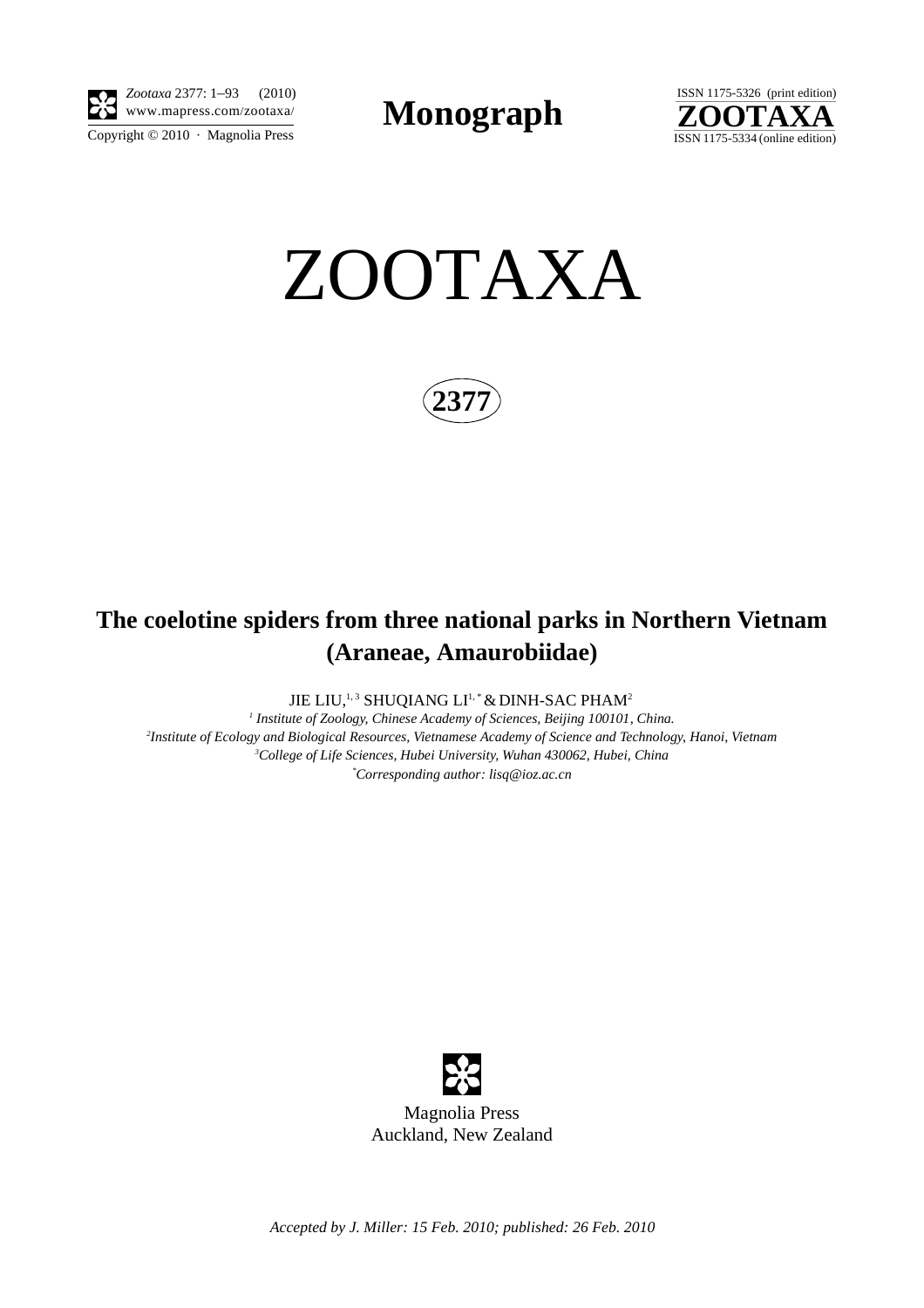## JIE LIU, SHUQIANG LI & DINH-SAC PHAM

**The coelotine spiders from three national parks in Northern Vietnam (Araneae: Amaurobiidae)** (*Zootaxa* 2377)

93 pp.; 30 cm. 26 February 2010 ISBN 978-1-86977-493-6 (paperback) ISBN 978-1-86977-494-3 (Online edition)

FIRST PUBLISHED IN 2010 BY Magnolia Press P.O. Box 41-383 Auckland 1346 New Zealand e-mail: zootaxa@mapress.com http://www.mapress.com/zootaxa/

## © 2010 Magnolia Press

All rights reserved.

No part of this publication may be reproduced, stored, transmitted or disseminated, in any form, or by any means, without prior written permission from the publisher, to whom all requests to reproduce copyright material should be directed in writing.

This authorization does not extend to any other kind of copying, by any means, in any form, and for any purpose other than private research use.

ISSN 1175-5326 (Print edition) ISSN 1175-5334 (Online edition)